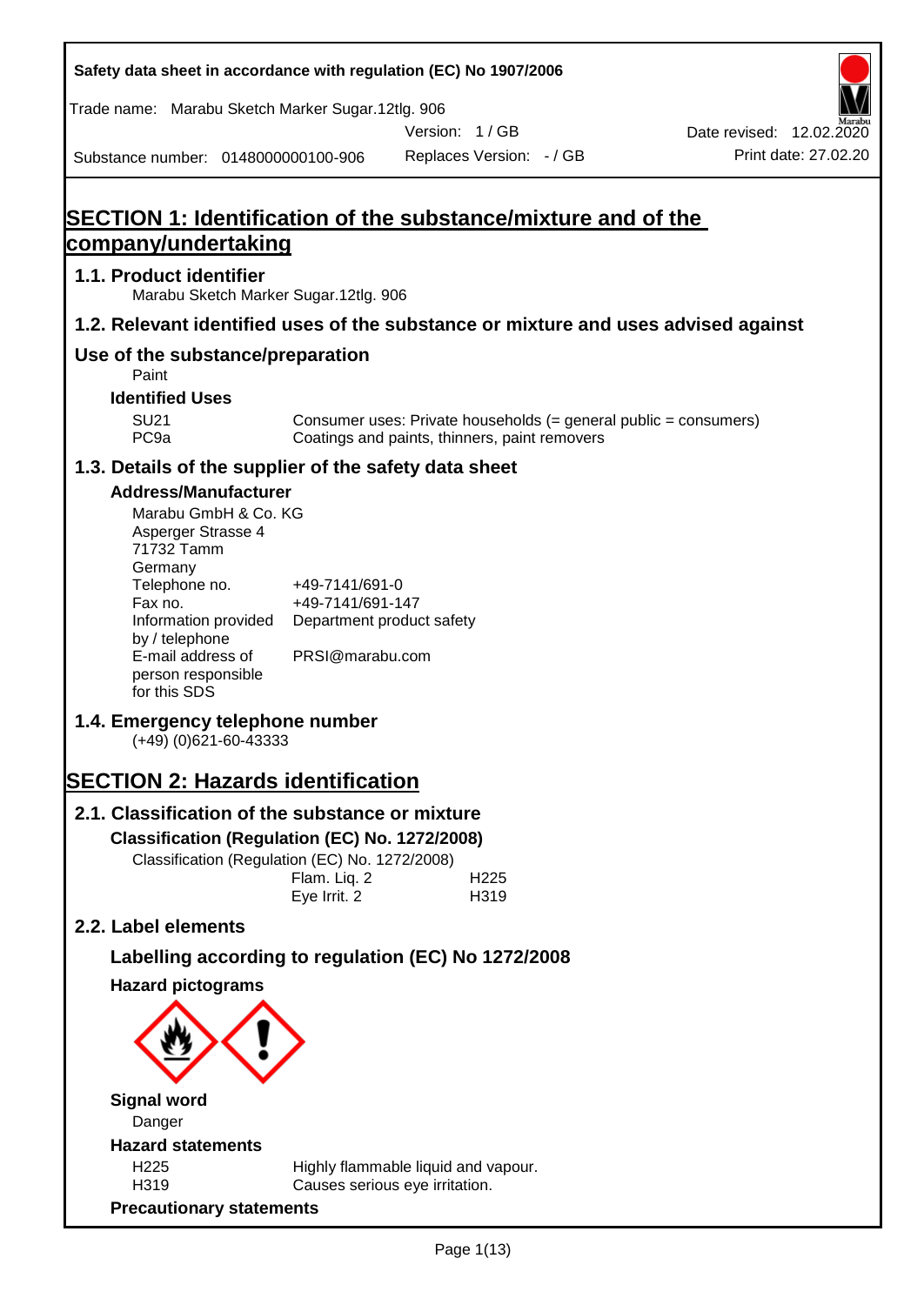| Safety data sheet in accordance with regulation (EC) No 1907/2006 |                                                                       |                          |                          |            |      |                                                                                  |
|-------------------------------------------------------------------|-----------------------------------------------------------------------|--------------------------|--------------------------|------------|------|----------------------------------------------------------------------------------|
| Trade name: Marabu Sketch Marker Sugar.12tlg. 906                 |                                                                       |                          |                          |            |      |                                                                                  |
|                                                                   |                                                                       | Version: 1/GB            |                          |            |      | Date revised: 12.02.2020                                                         |
| Substance number: 0148000000100-906                               |                                                                       | Replaces Version: - / GB |                          |            |      | Print date: 27.02.20                                                             |
| P <sub>101</sub>                                                  | If medical advice is needed, have product container or label at hand. |                          |                          |            |      |                                                                                  |
| P <sub>102</sub>                                                  | Keep out of reach of children.                                        |                          |                          |            |      |                                                                                  |
| P210                                                              | sources. No smoking.                                                  |                          |                          |            |      | Keep away from heat, hot surfaces, sparks, open flames and other ignition        |
| P264.1                                                            | Wash hands thoroughly after handling.                                 |                          |                          |            |      |                                                                                  |
| P <sub>280</sub>                                                  |                                                                       |                          |                          |            |      | Wear protective gloves / protective clothing / eye protection / face protection. |
| P305+P351+P338                                                    | lenses, if present and easy to do. Continue rinsing.                  |                          |                          |            |      | IF IN EYES: Rinse cautiously with water for several minutes. Remove contact      |
| P501.9                                                            | Dispose of contents / container as problematic waste.                 |                          |                          |            |      |                                                                                  |
| 2.3. Other hazards                                                |                                                                       |                          |                          |            |      |                                                                                  |
| No special hazards have to be mentioned.                          |                                                                       |                          |                          |            |      |                                                                                  |
|                                                                   |                                                                       |                          |                          |            |      |                                                                                  |
| <b>SECTION 3: Composition/information on ingredients</b>          |                                                                       |                          |                          |            |      |                                                                                  |
| 3.2. Mixtures                                                     |                                                                       |                          |                          |            |      |                                                                                  |
| <b>Hazardous ingredients</b>                                      |                                                                       |                          |                          |            |      |                                                                                  |
| <b>Ethanol</b>                                                    |                                                                       |                          |                          |            |      |                                                                                  |
| CAS No.                                                           | 64-17-5                                                               |                          |                          |            |      |                                                                                  |
| EINECS no.                                                        | 200-578-6<br>01-2119457610-43                                         |                          |                          |            |      |                                                                                  |
| Registration no.<br>Concentration                                 | $>=$                                                                  | 50                       | $\prec$                  | 100        | $\%$ |                                                                                  |
|                                                                   |                                                                       |                          |                          |            |      |                                                                                  |
| Classification (Regulation (EC) No. 1272/2008)                    |                                                                       |                          |                          |            |      |                                                                                  |
|                                                                   | Flam. Liq. 2<br>Eye Irrit. 2                                          |                          | H <sub>225</sub><br>H319 |            |      |                                                                                  |
|                                                                   |                                                                       |                          |                          |            |      |                                                                                  |
| Concentration limits (Regulation (EC) No. 1272/2008)              |                                                                       |                          |                          |            |      |                                                                                  |
|                                                                   | Eye Irrit. 2                                                          | H319                     |                          | $>= 50 \%$ |      |                                                                                  |
| 1-Methoxy-2-propanol                                              |                                                                       |                          |                          |            |      |                                                                                  |
| CAS No.<br>EINECS no.                                             | 107-98-2<br>203-539-1                                                 |                          |                          |            |      |                                                                                  |
| Registration no.                                                  | 01-2119457435-35                                                      |                          |                          |            |      |                                                                                  |
| Concentration                                                     | $>=$                                                                  | 10                       | $\,<\,$                  | 20         | %    |                                                                                  |
| Classification (Regulation (EC) No. 1272/2008)                    |                                                                       |                          |                          |            |      |                                                                                  |
|                                                                   | STOT SE3                                                              |                          | H336                     |            |      |                                                                                  |
|                                                                   | Flam. Liq. 3                                                          |                          | H <sub>226</sub>         |            |      |                                                                                  |
|                                                                   |                                                                       |                          |                          |            |      |                                                                                  |
| <b>SECTION 4: First aid measures</b>                              |                                                                       |                          |                          |            |      |                                                                                  |
|                                                                   |                                                                       |                          |                          |            |      |                                                                                  |
| 4.1. Description of first aid measures                            |                                                                       |                          |                          |            |      |                                                                                  |

#### **General information**

In all cases of doubt, or when symptoms persist, seek medical attention. Never give anything by mouth to an unconscious person. If unconscious place in recovery position and seek medical advice.

#### **After inhalation**

Remove to fresh air, keep patient warm and at rest. If breathing is irregular or stopped, administer artificial respiration.

#### **After skin contact**

Remove contaminated clothing. Wash skin thoroughly with soap and water or use recognised skin cleanser. Do NOT use solvents or thinners.

### **After eye contact**

Remove contact lenses, irrigate copiously with clean, fresh water, holding the eyelids apart for at least 10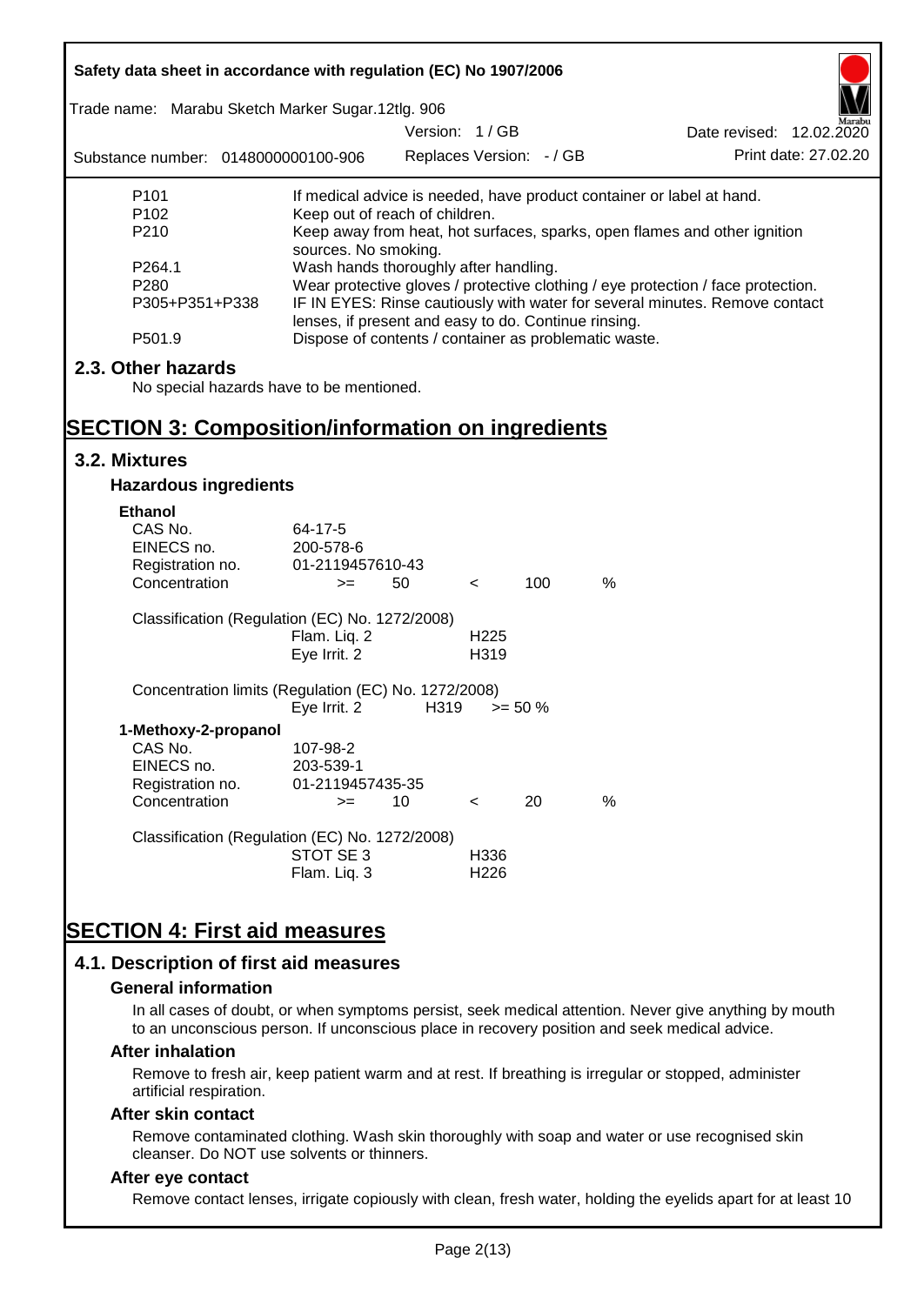|  |  |  | Safety data sheet in accordance with regulation (EC) No 1907/2006 |
|--|--|--|-------------------------------------------------------------------|
|--|--|--|-------------------------------------------------------------------|

Trade name: Marabu Sketch Marker Sugar.12tlg. 906

Version: 1 / GB

Substance number: 0148000000100-906

Replaces Version: - / GB Print date: 27.02.20 Date revised: 12.02.2020

minutes and seek immediate medical advice.

#### **After ingestion**

If accidentally swallowed rinse the mouth with plenty of water (only if the person is conscious) and obtain immediate medical attention. Keep at rest. Do NOT induce vomiting.

**4.2. Most important symptoms and effects, both acute and delayed** Until now no symptoms known so far.

# **4.3. Indication of any immediate medical attention and special treatment needed**

### **Hints for the physician / treatment**

Treat symptomatically

# **SECTION 5: Firefighting measures**

### **5.1. Extinguishing media**

### **Suitable extinguishing media**

Recommended: alcohol resistant foam, CO2, powders, water spray/mist, Not be used for safety reasons: water jet

### **5.2. Special hazards arising from the substance or mixture**

In the event of fire the following can be released: Carbon monoxide (CO); Carbon dioxide (CO2); dense black smoke

### **5.3. Advice for firefighters**

#### **Special protective equipment for fire-fighting**

Cool closed containers exposed to fire with water. Do not allow run-off from fire fighting to enter drains or water courses.

# **SECTION 6: Accidental release measures**

#### **6.1. Personal precautions, protective equipment and emergency procedures**

Exclude sources of ignition and ventilate the area. Avoid breathing vapours. Refer to protective measures listed in Sections 7 and 8.

#### **6.2. Environmental precautions**

Do not allow to enter drains or waterways. If the product contaminates lakes, rivers or sewage, inform appropriate authorities in accordance with local regulations.

#### **6.3. Methods and material for containment and cleaning up**

Contain and collect spillage with non-combustible absorbent materials, e.g. sand, earth, vermiculite, diatomaceous earth and place in container for disposal according to local regulations (see section 13). Clean preferably with a detergent - avoid use of solvents.

#### **6.4. Reference to other sections**

Information regarding Safe handling, see Section 7. Information regarding personal protective measures, see Section 8. Information regarding waste disposal, see Section 13.

# **SECTION 7: Handling and storage**

# **7.1. Precautions for safe handling**

#### **Advice on safe handling**

Prevent the creation of flammable or explosive concentrations of vapour in air and avoid vapour concentration higher than the occupational exposure limits. In addition, the product should only be used in areas from which all naked lights and other sources of ignition have been excluded. Electrical equipment should be protected to the appropriate standard. Mixture may charge electrostatically: always use earthing leads when transferring from one container to another. Operators should wear anti-static footwear and clothing and floors should be of the conducting type. Isolate from sources of heat, sparks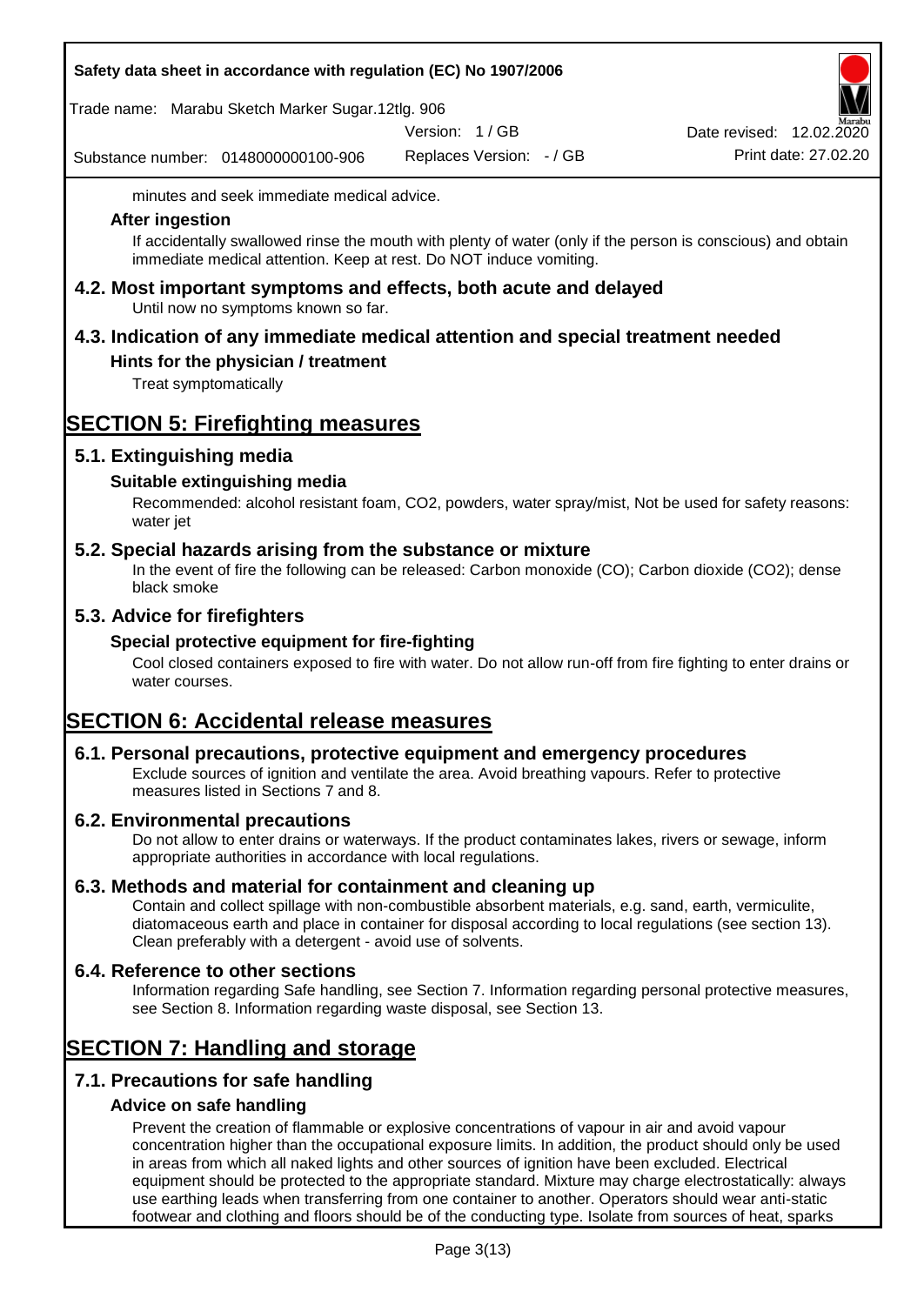| Safety data sheet in accordance with regulation (EC) No 1907/2006                                                                                                                                                                                                                                                                                                                                                                                                                                                                                                                           |             |                                        |                                   |      |                          |                      |
|---------------------------------------------------------------------------------------------------------------------------------------------------------------------------------------------------------------------------------------------------------------------------------------------------------------------------------------------------------------------------------------------------------------------------------------------------------------------------------------------------------------------------------------------------------------------------------------------|-------------|----------------------------------------|-----------------------------------|------|--------------------------|----------------------|
| Trade name: Marabu Sketch Marker Sugar.12tlg. 906                                                                                                                                                                                                                                                                                                                                                                                                                                                                                                                                           |             |                                        |                                   |      |                          |                      |
|                                                                                                                                                                                                                                                                                                                                                                                                                                                                                                                                                                                             |             | Version: 1/GB                          |                                   |      | Date revised: 12.02.2020 |                      |
| Substance number: 0148000000100-906                                                                                                                                                                                                                                                                                                                                                                                                                                                                                                                                                         |             |                                        | Replaces Version: - / GB          |      |                          | Print date: 27.02.20 |
| and open flame. No sparking tools should be used. Avoid skin and eye contact. Avoid the inhalation of<br>particulates and spray mist arising from the application of this mixture. Smoking, eating and drinking shall<br>be prohibited in application area. For personal protection see Section 8. Never use pressure to empty:<br>container is not a pressure vessel. Always keep in containers of same material as the original one.<br>Comply with the health and safety at work laws. Do not allow to enter drains or water courses.<br>Advice on protection against fire and explosion |             |                                        |                                   |      |                          |                      |
| Vapours are heavier than air and may spread along floors. Vapours may form explosive mixtures with<br>air.                                                                                                                                                                                                                                                                                                                                                                                                                                                                                  |             |                                        |                                   |      |                          |                      |
| Classification of fires / temperature class / Ignition group / Dust explosion class                                                                                                                                                                                                                                                                                                                                                                                                                                                                                                         |             |                                        |                                   |      |                          |                      |
| <b>Classification of fires</b><br>Temperature class<br>T3                                                                                                                                                                                                                                                                                                                                                                                                                                                                                                                                   |             |                                        | B (Combustible liquid substances) |      |                          |                      |
| 7.2. Conditions for safe storage, including any incompatibilities                                                                                                                                                                                                                                                                                                                                                                                                                                                                                                                           |             |                                        |                                   |      |                          |                      |
| Requirements for storage rooms and vessels                                                                                                                                                                                                                                                                                                                                                                                                                                                                                                                                                  |             |                                        |                                   |      |                          |                      |
| Electrical installations/working materials must comply with the local applied technological safety<br>standards. Storage rooms in which filling operations take place must have a conducting floor. Store in<br>accordance with national regulation                                                                                                                                                                                                                                                                                                                                         |             |                                        |                                   |      |                          |                      |
| Hints on storage assembly                                                                                                                                                                                                                                                                                                                                                                                                                                                                                                                                                                   |             |                                        |                                   |      |                          |                      |
| Store away from oxidising agents, from strongly alkaline and strongly acid materials.                                                                                                                                                                                                                                                                                                                                                                                                                                                                                                       |             |                                        |                                   |      |                          |                      |
| Further information on storage conditions                                                                                                                                                                                                                                                                                                                                                                                                                                                                                                                                                   |             |                                        |                                   |      |                          |                      |
| Observe label precautions. Store between 15 and 30 °C in a dry, well ventilated place away from<br>sources of heat and direct sunlight. Keep container tightly closed. Keep away from sources of ignition.<br>No smoking. Prevent unauthorised access. Containers which are opened must be carefully resealed and<br>kept upright to prevent leakage.                                                                                                                                                                                                                                       |             |                                        |                                   |      |                          |                      |
| 7.3. Specific end use(s)<br>Paint                                                                                                                                                                                                                                                                                                                                                                                                                                                                                                                                                           |             |                                        |                                   |      |                          |                      |
| <b>SECTION 8: Exposure controls/personal protection</b>                                                                                                                                                                                                                                                                                                                                                                                                                                                                                                                                     |             |                                        |                                   |      |                          |                      |
| 8.1. Control parameters                                                                                                                                                                                                                                                                                                                                                                                                                                                                                                                                                                     |             |                                        |                                   |      |                          |                      |
| <b>Exposure limit values</b>                                                                                                                                                                                                                                                                                                                                                                                                                                                                                                                                                                |             |                                        |                                   |      |                          |                      |
|                                                                                                                                                                                                                                                                                                                                                                                                                                                                                                                                                                                             |             |                                        |                                   |      |                          |                      |
| <b>Ethanol</b><br>List                                                                                                                                                                                                                                                                                                                                                                                                                                                                                                                                                                      | <b>EH40</b> |                                        |                                   |      |                          |                      |
| <b>Type</b>                                                                                                                                                                                                                                                                                                                                                                                                                                                                                                                                                                                 | <b>WEL</b>  |                                        |                                   |      |                          |                      |
| Value                                                                                                                                                                                                                                                                                                                                                                                                                                                                                                                                                                                       | 1920        | mg/m <sup>3</sup>                      |                                   | 1000 | ppm(V)                   |                      |
| <b>Status: 2011</b>                                                                                                                                                                                                                                                                                                                                                                                                                                                                                                                                                                         |             |                                        |                                   |      |                          |                      |
| 1-Methoxy-2-propanol                                                                                                                                                                                                                                                                                                                                                                                                                                                                                                                                                                        |             |                                        |                                   |      |                          |                      |
| List                                                                                                                                                                                                                                                                                                                                                                                                                                                                                                                                                                                        | EH40        |                                        |                                   |      |                          |                      |
| <b>Type</b><br>Value                                                                                                                                                                                                                                                                                                                                                                                                                                                                                                                                                                        | WEL         |                                        |                                   | 100  |                          |                      |
| Short term exposure limit                                                                                                                                                                                                                                                                                                                                                                                                                                                                                                                                                                   | 375<br>560  | mg/m <sup>3</sup><br>mg/m <sup>3</sup> |                                   | 150  | ppm(V)<br>ppm(V)         |                      |
| Skin resorption / sensibilisation: Sk;                                                                                                                                                                                                                                                                                                                                                                                                                                                                                                                                                      |             | <b>Status: 2011</b>                    |                                   |      |                          |                      |
| <b>Derived No/Minimal Effect Levels (DNEL/DMEL)</b>                                                                                                                                                                                                                                                                                                                                                                                                                                                                                                                                         |             |                                        |                                   |      |                          |                      |
| <b>Ethanol</b>                                                                                                                                                                                                                                                                                                                                                                                                                                                                                                                                                                              |             |                                        |                                   |      |                          |                      |
| Type of value                                                                                                                                                                                                                                                                                                                                                                                                                                                                                                                                                                               |             |                                        | Derived No Effect Level (DNEL)    |      |                          |                      |
| Reference group                                                                                                                                                                                                                                                                                                                                                                                                                                                                                                                                                                             | Worker      |                                        |                                   |      |                          |                      |
| Duration of exposure                                                                                                                                                                                                                                                                                                                                                                                                                                                                                                                                                                        | Long term   |                                        |                                   |      |                          |                      |
| Route of exposure                                                                                                                                                                                                                                                                                                                                                                                                                                                                                                                                                                           | inhalative  |                                        |                                   |      |                          |                      |
| Mode of action<br>Concentration                                                                                                                                                                                                                                                                                                                                                                                                                                                                                                                                                             |             | Systemic effects<br>950                |                                   |      | mg/m <sup>3</sup>        |                      |
| Type of value<br>Reference group                                                                                                                                                                                                                                                                                                                                                                                                                                                                                                                                                            | Worker      |                                        | Derived No Effect Level (DNEL)    |      |                          |                      |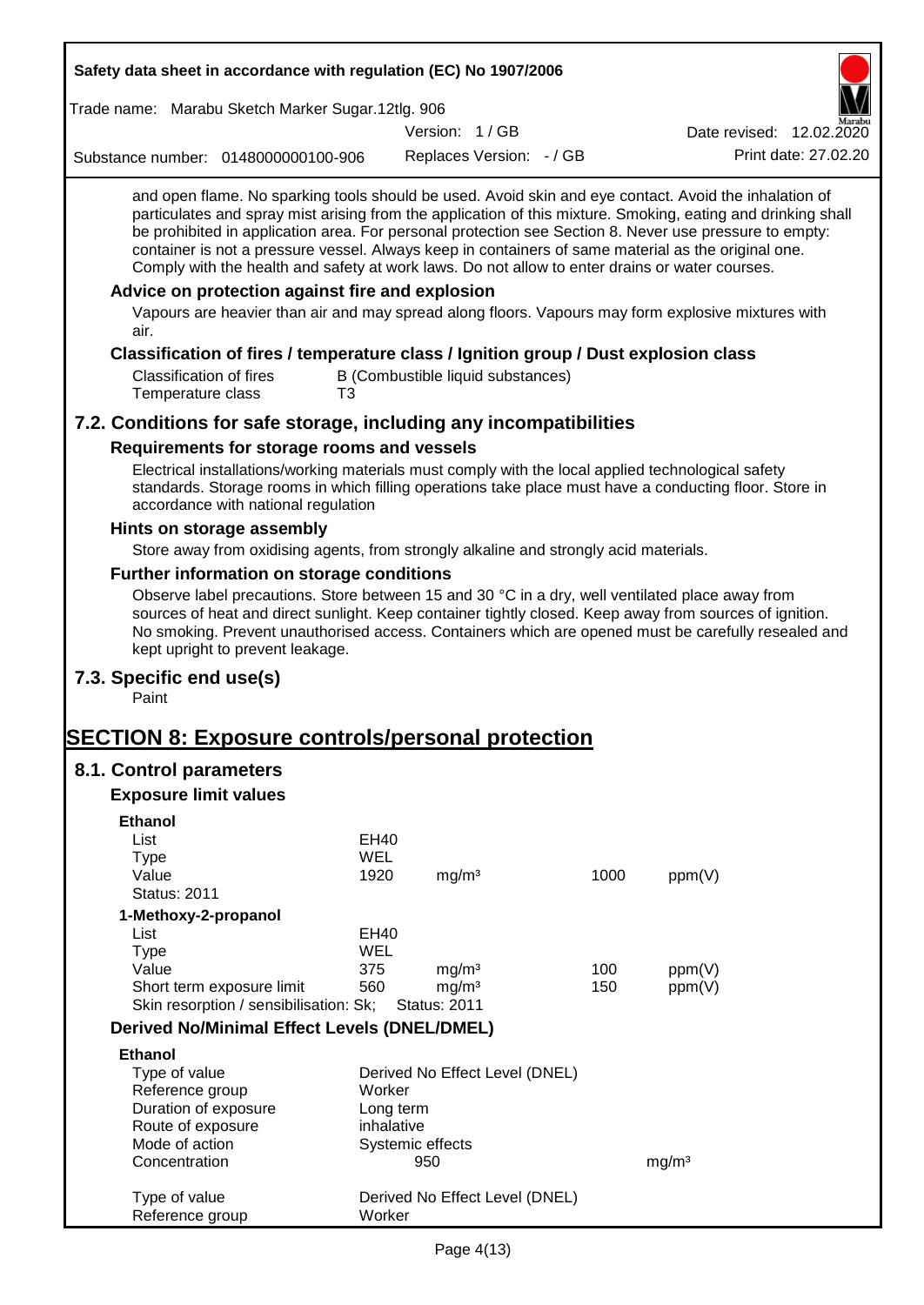| Safety data sheet in accordance with regulation (EC) No 1907/2006 |                                |                          |
|-------------------------------------------------------------------|--------------------------------|--------------------------|
| Trade name: Marabu Sketch Marker Sugar.12tlg. 906                 |                                |                          |
|                                                                   | Version: 1/GB                  | Date revised: 12.02.2020 |
| Substance number: 0148000000100-906                               | Replaces Version: - / GB       | Print date: 27.02.20     |
| Duration of exposure                                              | Short term                     |                          |
| Route of exposure                                                 | inhalative                     |                          |
| Mode of action                                                    | Local effects                  |                          |
| Concentration                                                     | 1900                           | mg/m <sup>3</sup>        |
| Type of value                                                     | Derived No Effect Level (DNEL) |                          |
| Reference group                                                   | Worker                         |                          |
| Duration of exposure                                              | Long term                      |                          |
| Route of exposure                                                 | dermal                         |                          |
| Mode of action                                                    | Systemic effects               |                          |
| Concentration                                                     | 343                            | mg/kg/d                  |
|                                                                   |                                |                          |
| Type of value                                                     | Derived No Effect Level (DNEL) |                          |
| Reference group                                                   | Consumer                       |                          |
| Duration of exposure                                              | Long term                      |                          |
| Route of exposure                                                 | inhalative                     |                          |
| Mode of action                                                    | Systemic effects               |                          |
| Concentration                                                     | 114                            | mg/m <sup>3</sup>        |
| Type of value                                                     | Derived No Effect Level (DNEL) |                          |
| Reference group                                                   | Consumer                       |                          |
| Duration of exposure                                              | Short term                     |                          |
| Route of exposure                                                 | inhalative                     |                          |
| Mode of action                                                    | Local effects                  |                          |
| Concentration                                                     | 950                            | mg/m <sup>3</sup>        |
|                                                                   |                                |                          |
| Type of value                                                     | Derived No Effect Level (DNEL) |                          |
| Reference group                                                   | Consumer                       |                          |
| Duration of exposure                                              | Long term                      |                          |
| Route of exposure                                                 | dermal                         |                          |
| Mode of action                                                    | Systemic effects               |                          |
| Concentration                                                     | 206                            | mg/kg/d                  |
| Type of value                                                     | Derived No Effect Level (DNEL) |                          |
| Reference group                                                   | Consumer                       |                          |
| Duration of exposure                                              | Long term                      |                          |
| Route of exposure                                                 | oral                           |                          |
| Mode of action                                                    | Systemic effects               |                          |
| Concentration                                                     | 87                             | mg/kg/d                  |
|                                                                   |                                |                          |
| 1-Methoxy-2-propanol                                              |                                |                          |
| Type of value                                                     | Derived No Effect Level (DNEL) |                          |
| Reference group                                                   | Worker                         |                          |
| Duration of exposure                                              | Acute                          |                          |
| Route of exposure                                                 | inhalative                     |                          |
| Mode of action                                                    | Local effects                  |                          |
| Concentration                                                     | 553,5                          | mg/m <sup>3</sup>        |
|                                                                   |                                |                          |
| Type of value                                                     | Derived No Effect Level (DNEL) |                          |
| Reference group                                                   | Worker                         |                          |
| Duration of exposure                                              | Long term                      |                          |
| Route of exposure                                                 | dermal                         |                          |
| Mode of action                                                    | Systemic effects               |                          |
| Concentration                                                     | 50,6                           | mg/person/<br>d          |
|                                                                   |                                |                          |
| Type of value                                                     | Derived No Effect Level (DNEL) |                          |
|                                                                   |                                |                          |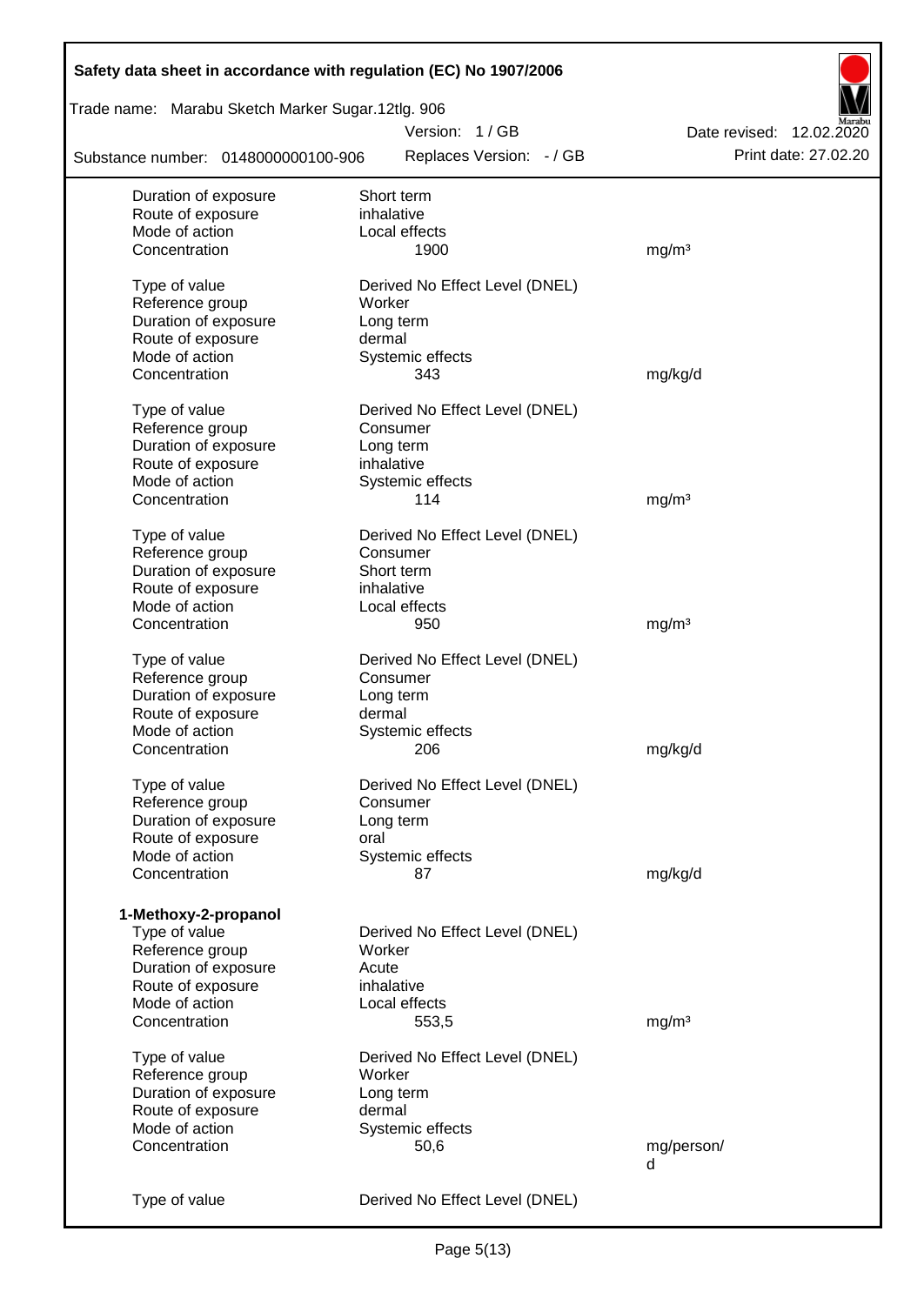| Safety data sheet in accordance with regulation (EC) No 1907/2006 |                                           |                                                  |
|-------------------------------------------------------------------|-------------------------------------------|--------------------------------------------------|
| Trade name: Marabu Sketch Marker Sugar.12tlg. 906                 |                                           |                                                  |
| Substance number: 0148000000100-906                               | Version: 1/GB<br>Replaces Version: - / GB | Date revised: 12.02.2020<br>Print date: 27,02.20 |
|                                                                   |                                           |                                                  |
| Reference group<br>Duration of exposure                           | Worker                                    |                                                  |
| Route of exposure                                                 | Long term<br>inhalative                   |                                                  |
| Mode of action                                                    | Systemic effects                          |                                                  |
| Concentration                                                     | 369                                       | mg/m <sup>3</sup>                                |
| Type of value                                                     | Derived No Effect Level (DNEL)            |                                                  |
| Reference group                                                   | <b>General Population</b>                 |                                                  |
| Duration of exposure                                              | Long term                                 |                                                  |
| Route of exposure                                                 | dermal                                    |                                                  |
| Mode of action                                                    | Systemic effects                          |                                                  |
| Concentration                                                     | 18,1                                      | mg/kg                                            |
| Type of value                                                     | Derived No Effect Level (DNEL)            |                                                  |
| Reference group                                                   | <b>General Population</b>                 |                                                  |
| Duration of exposure                                              | Long term                                 |                                                  |
| Route of exposure                                                 | inhalative                                |                                                  |
| Mode of action<br>Concentration                                   | Systemic effects                          |                                                  |
|                                                                   | 43,9                                      | mg/m <sup>3</sup>                                |
| Type of value                                                     | Derived No Effect Level (DNEL)            |                                                  |
| Reference group                                                   | <b>General Population</b>                 |                                                  |
| Duration of exposure                                              | Long term                                 |                                                  |
| Route of exposure                                                 | oral                                      |                                                  |
| Mode of action                                                    | Systemic effects                          |                                                  |
| Concentration                                                     | 3,3                                       | mg/kg/d                                          |
| <b>Predicted No Effect Concentration (PNEC)</b>                   |                                           |                                                  |
| <b>Ethanol</b>                                                    |                                           |                                                  |
| Type of value                                                     | <b>PNEC</b>                               |                                                  |
| Type                                                              | Freshwater                                |                                                  |
| Concentration                                                     | 0,96                                      | mg/l                                             |
| Type of value                                                     | <b>PNEC</b>                               |                                                  |
| <b>Type</b>                                                       | Saltwater                                 |                                                  |
| Concentration                                                     | 0,79                                      | mg/l                                             |
| Type of value                                                     | <b>PNEC</b>                               |                                                  |
| <b>Type</b>                                                       | Water (intermittent release)              |                                                  |
| Concentration                                                     | 2,75                                      | mg/l                                             |
| Type of value                                                     | <b>PNEC</b>                               |                                                  |
| <b>Type</b>                                                       | Sewage treatment plant (STP)              |                                                  |
| Concentration                                                     | 580                                       | mg/l                                             |
| Type of value                                                     | <b>PNEC</b>                               |                                                  |
| <b>Type</b>                                                       | Freshwater sediment                       |                                                  |
| Concentration                                                     | 3,6                                       | mg/kg                                            |
| Type of value                                                     | <b>PNEC</b>                               |                                                  |
| <b>Type</b>                                                       | Marine sediment                           |                                                  |
| Concentration                                                     | 2,9                                       | mg/kg                                            |
|                                                                   |                                           |                                                  |
| Type of value<br><b>Type</b>                                      | <b>PNEC</b><br>Soil                       |                                                  |
| Concentration                                                     | 0,63                                      | mg/kg                                            |
|                                                                   |                                           |                                                  |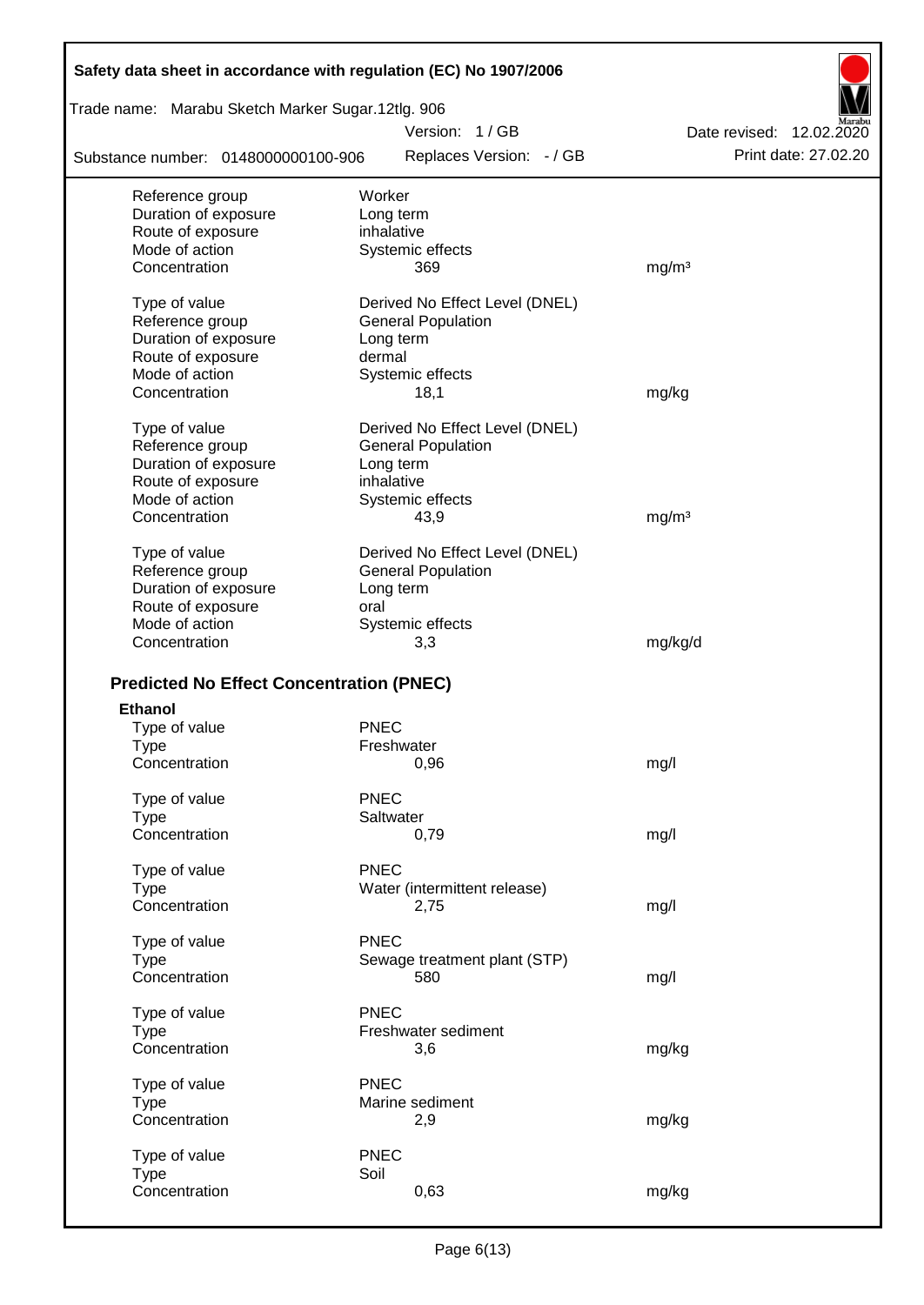|                                                   | Safety data sheet in accordance with regulation (EC) No 1907/2006 |                          |
|---------------------------------------------------|-------------------------------------------------------------------|--------------------------|
| Trade name: Marabu Sketch Marker Sugar.12tlg. 906 |                                                                   |                          |
|                                                   | Version: 1/GB                                                     | Date revised: 12.02.2020 |
| Substance number: 0148000000100-906               | Replaces Version: - / GB                                          | Print date: 27.02.20     |
| 1-Methoxy-2-propanol                              |                                                                   |                          |
| Type of value                                     | <b>PNEC</b>                                                       |                          |
| Type                                              | Freshwater                                                        |                          |
| Concentration                                     | 10                                                                | mg/l                     |
| Type of value                                     | <b>PNEC</b>                                                       |                          |
| <b>Type</b>                                       | Water                                                             |                          |
| Concentration                                     | 41,6                                                              | mg/kg                    |
| Type of value                                     | <b>PNEC</b>                                                       |                          |
| <b>Type</b>                                       | Sediment                                                          |                          |
| Concentration                                     | 41,6                                                              | mg/kg                    |
| Type of value                                     | <b>PNEC</b>                                                       |                          |
| <b>Type</b>                                       | Marine sediment                                                   |                          |
| Concentration                                     | 4,17                                                              | mg/kg                    |
| Type of value                                     | <b>PNEC</b>                                                       |                          |
| Type                                              | Soil                                                              |                          |
| Concentration                                     | 2,47                                                              | mg/kg                    |
| Type of value                                     | <b>PNEC</b>                                                       |                          |
| <b>Type</b>                                       | Sewage treatment plant (STP)                                      |                          |
| Concentration                                     | 100                                                               | mg/l                     |
|                                                   |                                                                   |                          |

# **8.2. Exposure controls**

#### **Exposure controls**

Provide adequate ventilation. Where reasonably practicable this should be achieved by the use of local exhaust ventilation and good general extraction. If these are not sufficient to maintain concentrations of particulates and solvent vapour below the OEL, suitable respiratory protection must be worn.

#### **Respiratory protection**

If workers are exposed to concentrations above the exposure limit they must use appropriate, certified respirators. Full mask, filter A

#### **Hand protection**

There is no one glove material or combination of materials that will give unlimited resistance to any individual or combination of chemicals.

For prolonged or repeated handling nitrile rubber gloves with textile undergloves are required.

| Material thickness | 0.5 | mm  |
|--------------------|-----|-----|
| Breakthrough time  | 30  | min |

The breakthrough time must be greater than the end use time of the product.

The instructions and information provided by the glove manufacturer on use, storage, maintenance and replacement must be followed.

Gloves should be replaced regularly and if there is any sign of damage to the glove material.

Always ensure that gloves are free from defects and that they are stored and used correctly.

The performance or effectiveness of the glove may be reduced by physical/ chemical damage and poor maintenance.

Barrier creams may help to protect the exposed areas of the skin, they should however not be applied once exposure has occurred.

#### **Eye protection**

Use safety eyewear designed to protect against splash of liquids.

#### **Body protection**

Cotton or cotton/synthetic overalls or coveralls are normally suitable.

# **SECTION 9: Physical and chemical properties**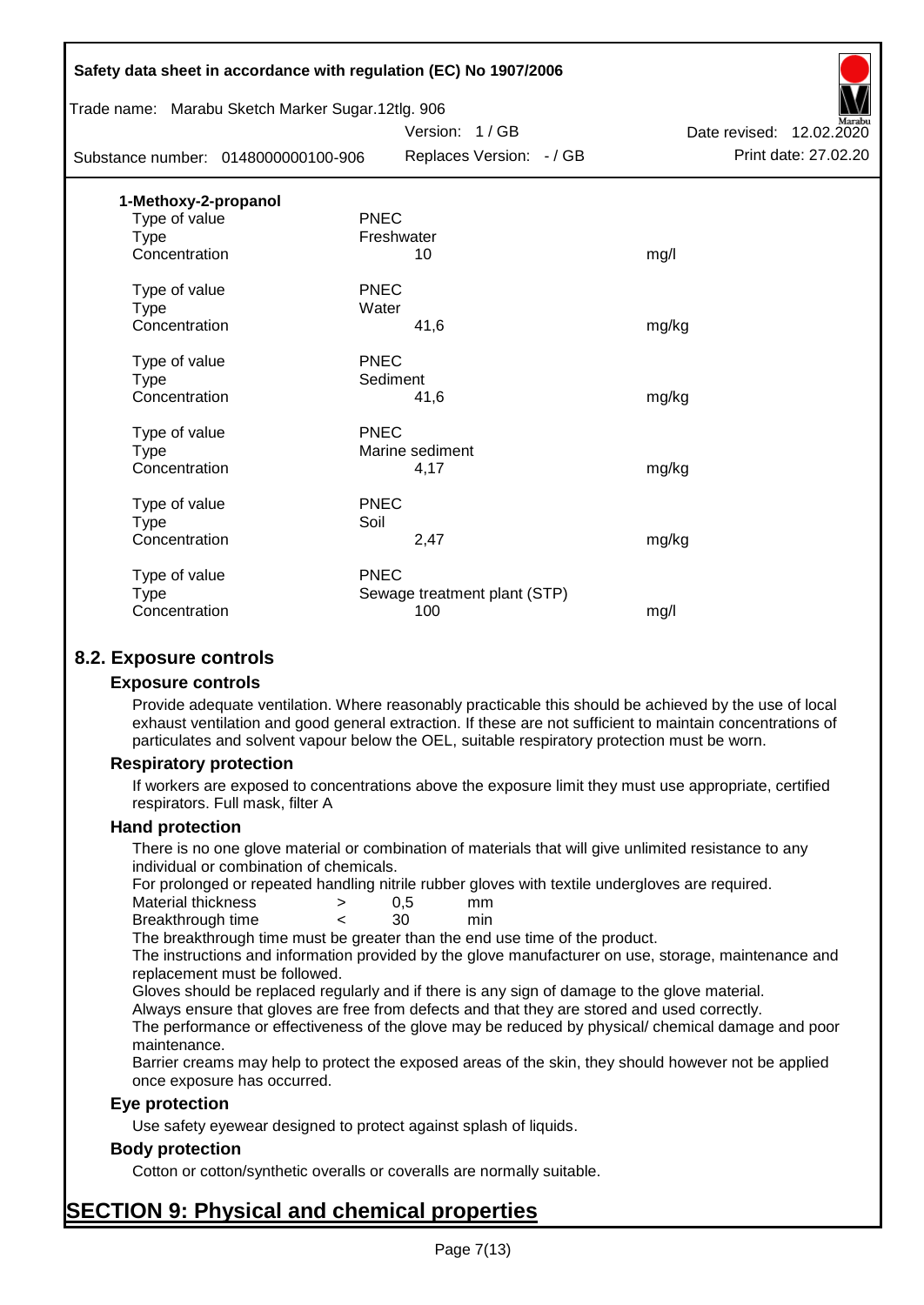| Safety data sheet in accordance with regulation (EC) No 1907/2006 |                |                      |                          |                    |                          |
|-------------------------------------------------------------------|----------------|----------------------|--------------------------|--------------------|--------------------------|
| Trade name: Marabu Sketch Marker Sugar.12tlg. 906                 |                |                      |                          |                    |                          |
|                                                                   |                | Version: 1/GB        |                          |                    | Date revised: 12.02.2020 |
| Substance number: 0148000000100-906                               |                |                      | Replaces Version: - / GB |                    | Print date: 27.02.20     |
| 9.1. Information on basic physical and chemical properties        |                |                      |                          |                    |                          |
| <b>Form</b>                                                       | Liquid         |                      |                          |                    |                          |
| <b>Colour</b>                                                     | pink           |                      |                          |                    |                          |
| <b>Odour</b>                                                      |                | solvent-like         |                          |                    |                          |
| <b>Odour threshold</b>                                            |                |                      |                          |                    |                          |
| Remarks                                                           |                | No data available    |                          |                    |                          |
| pH value                                                          |                |                      |                          |                    |                          |
| Remarks                                                           |                | Not applicable       |                          |                    |                          |
| <b>Melting point</b>                                              |                |                      |                          |                    |                          |
| Remarks                                                           |                | not determined       |                          |                    |                          |
| <b>Freezing point</b>                                             |                |                      |                          |                    |                          |
| Remarks                                                           |                | not determined       |                          |                    |                          |
| Initial boiling point and boiling range                           |                |                      |                          |                    |                          |
| Value                                                             | appr.          | 78                   |                          | $^{\circ}C$        |                          |
| <b>Flash point</b>                                                |                |                      |                          |                    |                          |
| Value                                                             |                | 12                   |                          | $^{\circ}C$        |                          |
| Evaporation rate (ether $= 1$ ) :                                 |                |                      |                          |                    |                          |
| Remarks                                                           |                | not determined       |                          |                    |                          |
| Flammability (solid, gas)                                         |                |                      |                          |                    |                          |
| Not applicable                                                    |                |                      |                          |                    |                          |
| Upper/lower flammability or explosive limits                      |                |                      |                          |                    |                          |
| Lower explosion limit<br>Upper explosion limit                    | appr.<br>appr. | 1,5<br>15            |                          | $%$ (V)<br>$%$ (V) |                          |
| Source                                                            |                | Literature value     |                          |                    |                          |
| Vapour pressure                                                   |                |                      |                          |                    |                          |
| Value                                                             | appr.          | 59                   |                          | hPa                |                          |
| <b>Vapour density</b>                                             |                |                      |                          |                    |                          |
| <b>Remarks</b>                                                    |                | not determined       |                          |                    |                          |
| <b>Density</b>                                                    |                |                      |                          |                    |                          |
| Remarks                                                           |                | not determined       |                          |                    |                          |
| Solubility in water                                               |                |                      |                          |                    |                          |
| Remarks                                                           |                | partially miscible   |                          |                    |                          |
| <b>Partition coefficient: n-octanol/water</b>                     |                |                      |                          |                    |                          |
| Remarks                                                           |                | Not applicable       |                          |                    |                          |
| <b>Ignition temperature</b>                                       |                |                      |                          |                    |                          |
| Value                                                             | appr.          | 287                  |                          | $^{\circ}C$        |                          |
| Source                                                            |                | Literature value     |                          |                    |                          |
| <b>Efflux time</b>                                                |                |                      |                          |                    |                          |
| Value                                                             | $\,<\,$        | 12                   |                          | s                  |                          |
| Temperature<br>Method                                             |                | 20<br>DIN 53211 4 mm | $^{\circ}C$              |                    |                          |
|                                                                   |                |                      |                          |                    |                          |
| <b>Explosive properties</b><br>evaluation                         |                |                      |                          |                    |                          |
|                                                                   | no             |                      |                          |                    |                          |
| <b>Oxidising properties</b><br>evaluation                         |                | None known           |                          |                    |                          |
|                                                                   |                |                      |                          |                    |                          |
| 9.2. Other information                                            |                |                      |                          |                    |                          |

 $\overline{z}$ 

 $\mathsf I$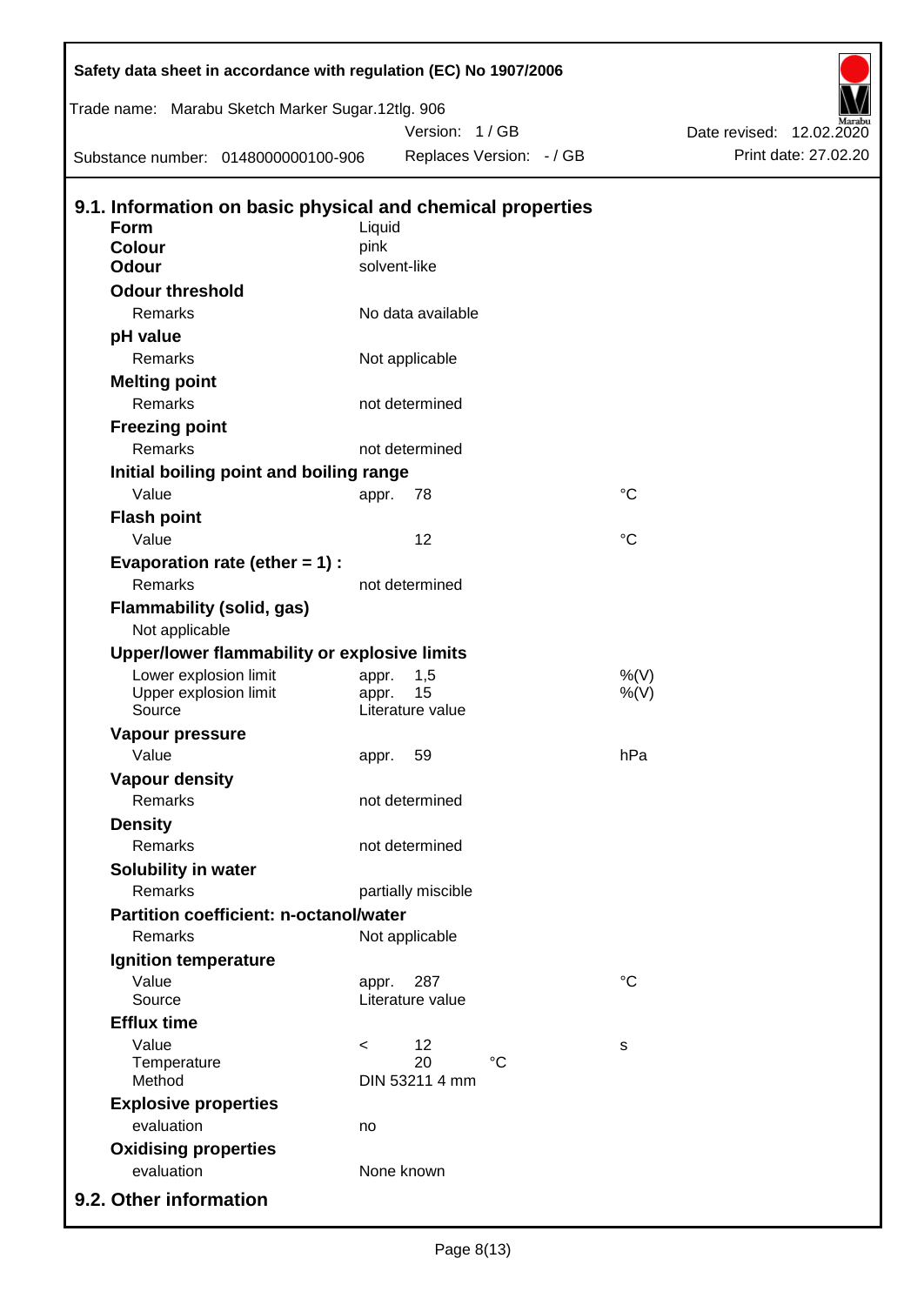| Safety data sheet in accordance with regulation (EC) No 1907/2006                                                                                                     |          |                                      |                          |                                                                                                        |
|-----------------------------------------------------------------------------------------------------------------------------------------------------------------------|----------|--------------------------------------|--------------------------|--------------------------------------------------------------------------------------------------------|
| Trade name: Marabu Sketch Marker Sugar.12tlg. 906                                                                                                                     |          |                                      |                          |                                                                                                        |
| Substance number: 0148000000100-906                                                                                                                                   |          | Version: 1 / GB                      | Replaces Version: - / GB | Date revised: 12.02.2020<br>Print date: 27.02.20                                                       |
| <b>Other information</b>                                                                                                                                              |          |                                      |                          | The physical specifications are approximate values and refer to the used safety relevant component(s). |
| <b>SECTION 10: Stability and reactivity</b>                                                                                                                           |          |                                      |                          |                                                                                                        |
| 10.1. Reactivity<br>No hazardous reactions when stored and handled according to prescribed instructions.                                                              |          |                                      |                          |                                                                                                        |
| 10.2. Chemical stability<br>Stable under recommended storage and handling conditions (see section 7).                                                                 |          |                                      |                          |                                                                                                        |
| 10.3. Possibility of hazardous reactions<br>Keep away from oxidising agents, strongly alkaline and strongly acid materials in order to avoid<br>exothermic reactions. |          |                                      |                          |                                                                                                        |
| 10.4. Conditions to avoid<br>When exposed to high temperatures may produce hazardous decomposition products.                                                          |          |                                      |                          |                                                                                                        |
| 10.5. Incompatible materials<br>No hazardous reactions when stored and handled according to prescribed instructions.                                                  |          |                                      |                          |                                                                                                        |
| 10.6. Hazardous decomposition products<br>See chapter 5.2 (Firefighting measures - Special hazards arising from the substance or mixture).                            |          |                                      |                          |                                                                                                        |
| <u>SECTION 11: Toxicological information</u>                                                                                                                          |          |                                      |                          |                                                                                                        |
| 11.1. Information on toxicological effects                                                                                                                            |          |                                      |                          |                                                                                                        |
| <b>Acute oral toxicity</b>                                                                                                                                            |          |                                      |                          |                                                                                                        |
| Remarks                                                                                                                                                               |          |                                      |                          | Based on available data, the classification criteria are not met.                                      |
| <b>Acute oral toxicity (Components)</b>                                                                                                                               |          |                                      |                          |                                                                                                        |
| 1-Methoxy-2-propanol                                                                                                                                                  |          |                                      |                          |                                                                                                        |
| <b>Species</b>                                                                                                                                                        | rat      |                                      |                          |                                                                                                        |
| LD50<br><b>Acute dermal toxicity</b>                                                                                                                                  |          | 5200                                 | mg/kg                    |                                                                                                        |
| Remarks                                                                                                                                                               |          |                                      |                          | Based on available data, the classification criteria are not met.                                      |
| <b>Acute dermal toxicity (Components)</b>                                                                                                                             |          |                                      |                          |                                                                                                        |
| 1-Methoxy-2-propanol<br><b>Species</b><br>LD50                                                                                                                        | rabbit   | 14000                                | mg/kg                    |                                                                                                        |
| <b>Acute inhalational toxicity</b>                                                                                                                                    |          |                                      |                          |                                                                                                        |
| Remarks                                                                                                                                                               |          |                                      |                          | Based on available data, the classification criteria are not met.                                      |
| <b>Skin corrosion/irritation</b>                                                                                                                                      |          |                                      |                          |                                                                                                        |
| Remarks                                                                                                                                                               |          |                                      |                          | Based on available data, the classification criteria are not met.                                      |
| Serious eye damage/irritation                                                                                                                                         |          |                                      |                          |                                                                                                        |
| evaluation<br>Remarks                                                                                                                                                 | irritant | The classification criteria are met. |                          |                                                                                                        |
| <b>Sensitization</b>                                                                                                                                                  |          |                                      |                          |                                                                                                        |
| Remarks                                                                                                                                                               |          |                                      |                          | Based on available data, the classification criteria are not met.                                      |
| <b>Mutagenicity</b>                                                                                                                                                   |          |                                      |                          |                                                                                                        |
| Remarks                                                                                                                                                               |          |                                      |                          | Based on available data, the classification criteria are not met.                                      |
| <b>Reproductive toxicity</b>                                                                                                                                          |          |                                      |                          |                                                                                                        |
| Remarks                                                                                                                                                               |          |                                      |                          | Based on available data, the classification criteria are not met.                                      |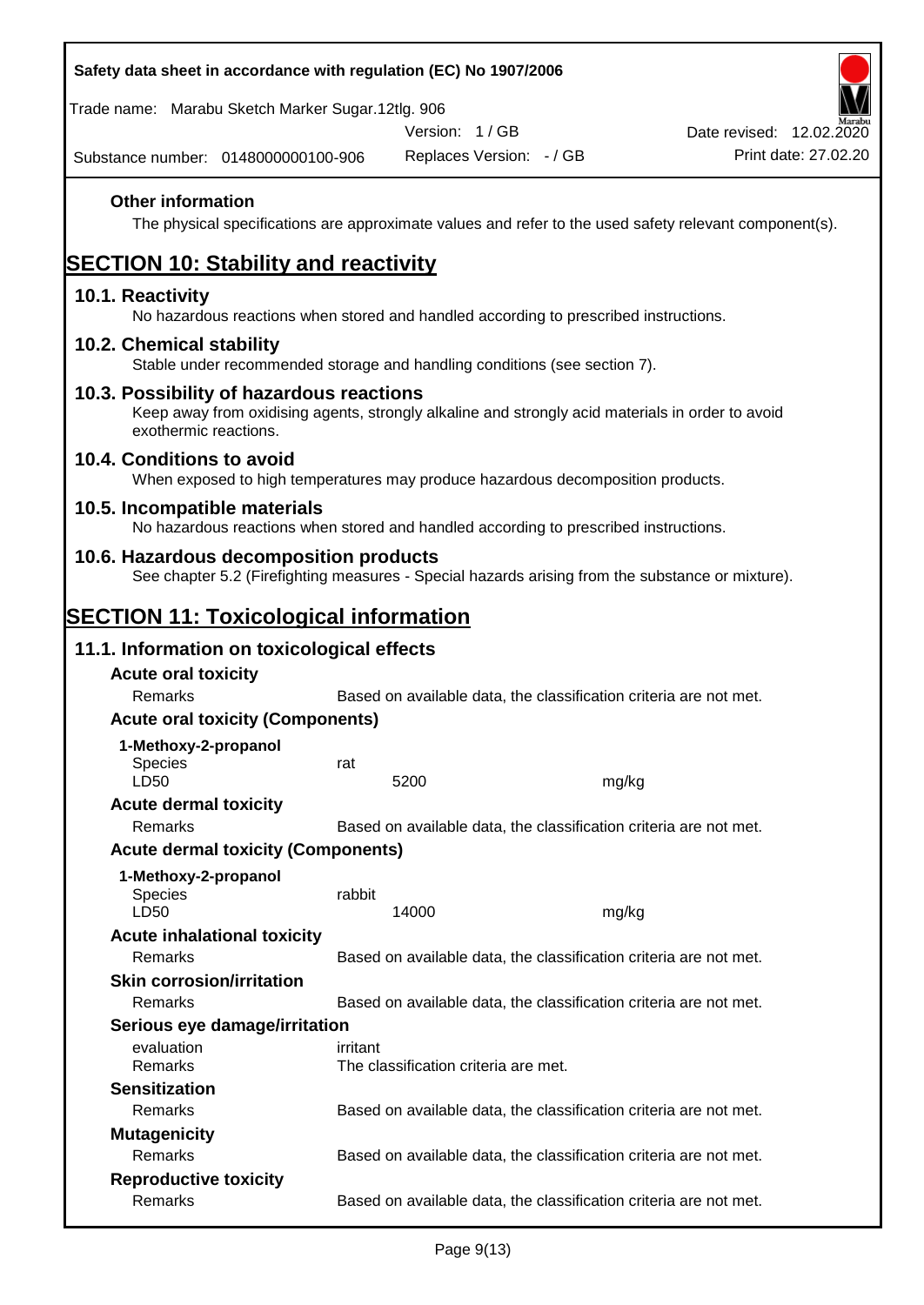#### **Safety data sheet in accordance with regulation (EC) No 1907/2006**

Trade name: Marabu Sketch Marker Sugar.12tlg. 906

Version: 1 / GB

Date revised: 12.02.2020

Substance number: 0148000000100-906

Replaces Version: - / GB Print date: 27.02.20

| <b>Remarks</b>                               | Based on available data, the classification criteria are not met. |
|----------------------------------------------|-------------------------------------------------------------------|
| <b>Specific Target Organ Toxicity (STOT)</b> |                                                                   |
| Single exposure<br><b>Remarks</b>            | Based on available data, the classification criteria are not met. |
| <b>Repeated exposure</b><br><b>Remarks</b>   | Based on available data, the classification criteria are not met. |
| <b>Aspiration hazard</b>                     |                                                                   |

#### **Experience in practice**

Exposure to component solvents vapours concentration in excess of the stated occupational exposure limit may result in adverse health effects such as mucous membrane and respiratory system irritation and adverse effects on kidney, liver and central nervous system. Symptoms and signs include headache, dizziness, fatigue, muscular weakness, drowsiness and in extreme cases, loss of consciousness. Solvents may cause some of the above effects by absorption through the skin. Repeated or prolonged contact with the mixture may cause removal of natural fat from the skin resulting in non-allergic contact dermatitis and absorption through the skin. The liquid splashed in the eyes may cause irritation and reversible damage. Ingestion may cause nausea, diarrhoea and vomiting. This takes into account, where known, delayed and immediate effects and also chronic effects of components from short-term and long-term exposure by oral, inhalation and dermal routes of exposure and eye contact.

#### **Other information**

There are no data available on the mixture itself.

The mixture has been assessed following the additivity method of the CLP Regulation (EC) No 1272/2008 and classified for toxicological hazards accordingly.

# **SECTION 12: Ecological information**

#### **12.1. Toxicity**

#### **General information**

There are no data available on the mixture itself.Do not allow to enter drains or water courses.The mixture has been assessed following the summation method of the CLP Regulation (EC) No 1272/2008 and is not classified as dangerous for the environment.

#### **Fish toxicity (Components)**

| 1-Methoxy-2-propanol                  |   |                              |   |      |
|---------------------------------------|---|------------------------------|---|------|
| <b>Species</b>                        |   | golden orfe (Leuciscus idus) |   |      |
| LC0                                   | ⋗ | 4600                         |   | mq/l |
| Duration of exposure                  |   | 96                           | h |      |
| <b>Daphnia toxicity (Components)</b>  |   |                              |   |      |
| 1-Methoxy-2-propanol                  |   |                              |   |      |
| Species                               |   | Daphnia magna                |   |      |
| EC50                                  |   | 23300                        |   | mq/l |
| Duration of exposure                  |   | 48                           | h |      |
| <b>Algae toxicity (Components)</b>    |   |                              |   |      |
| 1-Methoxy-2-propanol                  |   |                              |   |      |
| Species                               |   | Desmodesmus                  |   |      |
| EC50                                  | ⋗ | 1000                         |   | mq/l |
| Duration of exposure                  |   | 168                          | h |      |
| <b>Bacteria toxicity (Components)</b> |   |                              |   |      |
| 1-Methoxy-2-propanol                  |   |                              |   |      |
| Species                               |   | activated sludge             |   |      |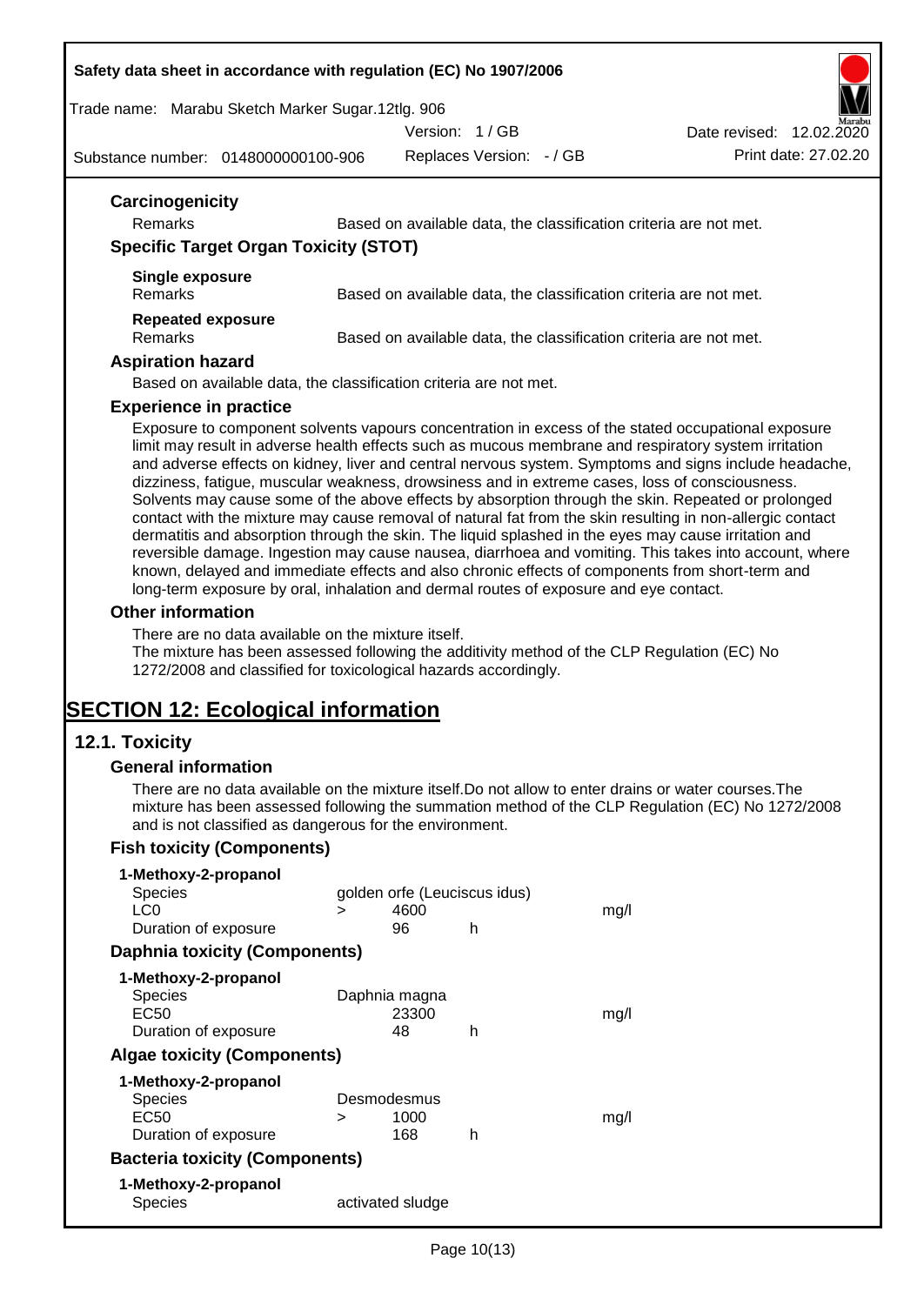| Safety data sheet in accordance with regulation (EC) No 1907/2006                                                                                                   |                                                                                                                                                                                                                                                                                                                                                                                                                                                                      |                   |                |                          |                                                         |                          |                      |
|---------------------------------------------------------------------------------------------------------------------------------------------------------------------|----------------------------------------------------------------------------------------------------------------------------------------------------------------------------------------------------------------------------------------------------------------------------------------------------------------------------------------------------------------------------------------------------------------------------------------------------------------------|-------------------|----------------|--------------------------|---------------------------------------------------------|--------------------------|----------------------|
| Trade name: Marabu Sketch Marker Sugar.12tlg. 906                                                                                                                   |                                                                                                                                                                                                                                                                                                                                                                                                                                                                      |                   | Version: 1/GB  |                          |                                                         | Date revised: 12.02.2020 |                      |
| Substance number: 0148000000100-906                                                                                                                                 |                                                                                                                                                                                                                                                                                                                                                                                                                                                                      |                   |                | Replaces Version: - / GB |                                                         |                          | Print date: 27.02.20 |
| <b>EC50</b>                                                                                                                                                         |                                                                                                                                                                                                                                                                                                                                                                                                                                                                      | $\, > \,$         | 1000           |                          | mg/l                                                    |                          |                      |
| 12.2. Persistence and degradability<br><b>General information</b><br>No data available<br>1-Methoxy-2-propanol<br>Value<br>Duration of test<br>evaluation<br>Method | <b>Biodegradability (Components)</b>                                                                                                                                                                                                                                                                                                                                                                                                                                 | <b>OECD 301 F</b> | 90<br>28       | d                        | %<br>Readily biodegradable (according to OECD criteria) |                          |                      |
| 12.3. Bioaccumulative potential<br><b>General information</b><br>Remarks<br>12.4. Mobility in soil<br><b>General information</b>                                    | There are no data available on the mixture itself.<br><b>Partition coefficient: n-octanol/water</b>                                                                                                                                                                                                                                                                                                                                                                  |                   | Not applicable |                          |                                                         |                          |                      |
| 12.5. Results of PBT and vPvB assessment<br><b>General information</b>                                                                                              | There are no data available on the mixture itself.<br>There are no data available on the mixture itself.                                                                                                                                                                                                                                                                                                                                                             |                   |                |                          |                                                         |                          |                      |
| 12.6. Other adverse effects<br><b>General information</b><br><b>SECTION 13: Disposal considerations</b>                                                             | There are no data available on the mixture itself.                                                                                                                                                                                                                                                                                                                                                                                                                   |                   |                |                          |                                                         |                          |                      |
| 13.1. Waste treatment methods                                                                                                                                       |                                                                                                                                                                                                                                                                                                                                                                                                                                                                      |                   |                |                          |                                                         |                          |                      |
|                                                                                                                                                                     | Disposal recommendations for the product                                                                                                                                                                                                                                                                                                                                                                                                                             |                   |                |                          |                                                         |                          |                      |
| EWC waste code                                                                                                                                                      | Do not allow to enter drains or water courses.<br>Wastes and emptied containers should be classified in accordance with relevant national regulation.<br>The European Waste Catalogue classification of this product, when disposed of as waste is<br>If this product is mixed with other wastes, the original waste product code may no longer apply and the<br>appropriate code should be assigned.<br>For further information contact your local waste authority. | 08 03 12*         |                |                          | waste ink containing dangerous substances               |                          |                      |
|                                                                                                                                                                     | Disposal recommendations for packaging                                                                                                                                                                                                                                                                                                                                                                                                                               |                   |                |                          |                                                         |                          |                      |
|                                                                                                                                                                     | Using information provided in this safety data sheet, advice should be obtained from the relevant waste<br>authority on the classification of empty containers.<br>Empty containers must be scrapped or reconditioned.<br>Not emptied containers are hazardous waste (waste code number 150110).                                                                                                                                                                     |                   |                |                          |                                                         |                          |                      |
| <b>SECTION 14: Transport information</b>                                                                                                                            |                                                                                                                                                                                                                                                                                                                                                                                                                                                                      |                   |                |                          |                                                         |                          |                      |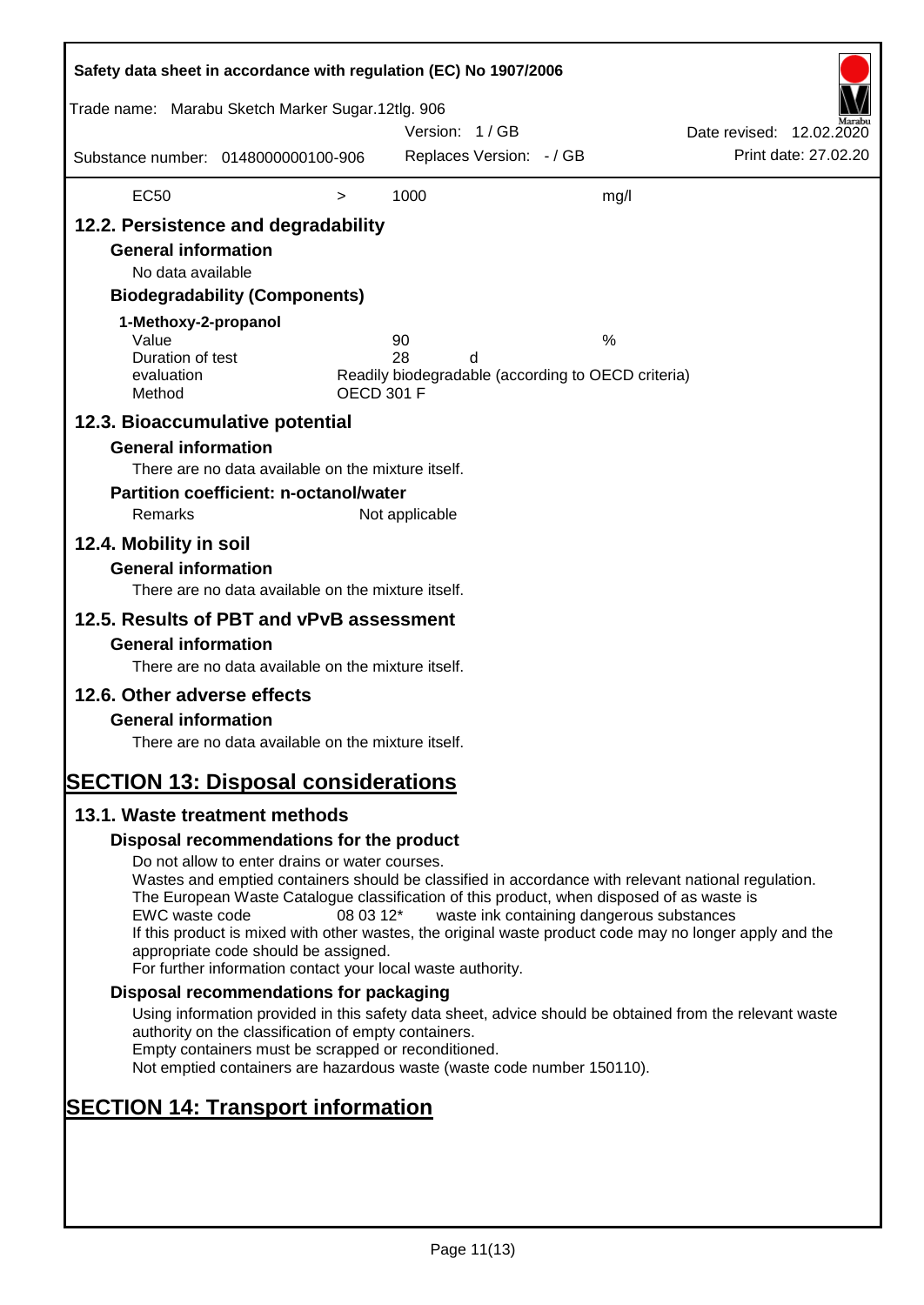# **Safety data sheet in accordance with regulation (EC) No 1907/2006**

Trade name: Marabu Sketch Marker Sugar.12tlg. 906

Substance number: 0148000000100-906

|                                     | <b>Land transport ADR/RID</b> | <b>Marine transport</b><br><b>IMDG/GGVSee</b> | Air transport<br><b>ICAO/IATA</b> |
|-------------------------------------|-------------------------------|-----------------------------------------------|-----------------------------------|
| Tunnel restriction code             | D/E                           |                                               |                                   |
| 14.1. UN number                     | 1263                          | 1263                                          | 1263                              |
| 14.2. UN proper shipping name       | <b>PAINT</b>                  | <b>PAINT</b>                                  | <b>PAINT</b>                      |
| 14.3. Transport hazard<br>class(es) | $\mathsf 3$                   | 3                                             | 3                                 |
| Label                               |                               |                                               |                                   |
| 14.4. Packing group                 | $\mathop{\rm II}\nolimits$    | Ш                                             | Ш                                 |
| Special provision                   | 640D                          |                                               |                                   |
| <b>Limited Quantity</b>             | 51                            |                                               |                                   |
| Transport category                  | 3                             |                                               |                                   |
| 14.5. Environmental hazards         |                               | no                                            |                                   |

Version: 1 / GB

# **Information for all modes of transport**

# **14.6. Special precautions for user**

Transport within the user's premises:

Always transport in closed containers that are upright and secure.

Ensure that persons transporting the product know what to do in the event of an accident or spillage.

# **Other information**

**14.7. Transport in bulk according to Annex II of Marpol and the IBC Code**

# no

# **SECTION 15: Regulatory information**

# **15.1. Safety, health and environmental regulations/legislation specific for the substance or mixture**

# **VOC**

VOC (EU) 89 %

#### **Other information**

The product does not contain substances of very high concern (SVHC).

# **15.2. Chemical safety assessment**

For this preparation a chemical safety assessment has not been carried out.

# **SECTION 16: Other information**

**Hazard statements listed in Chapter 3**



Replaces Version: - / GB Print date: 27.02.20 Date revised: 12.02.2020